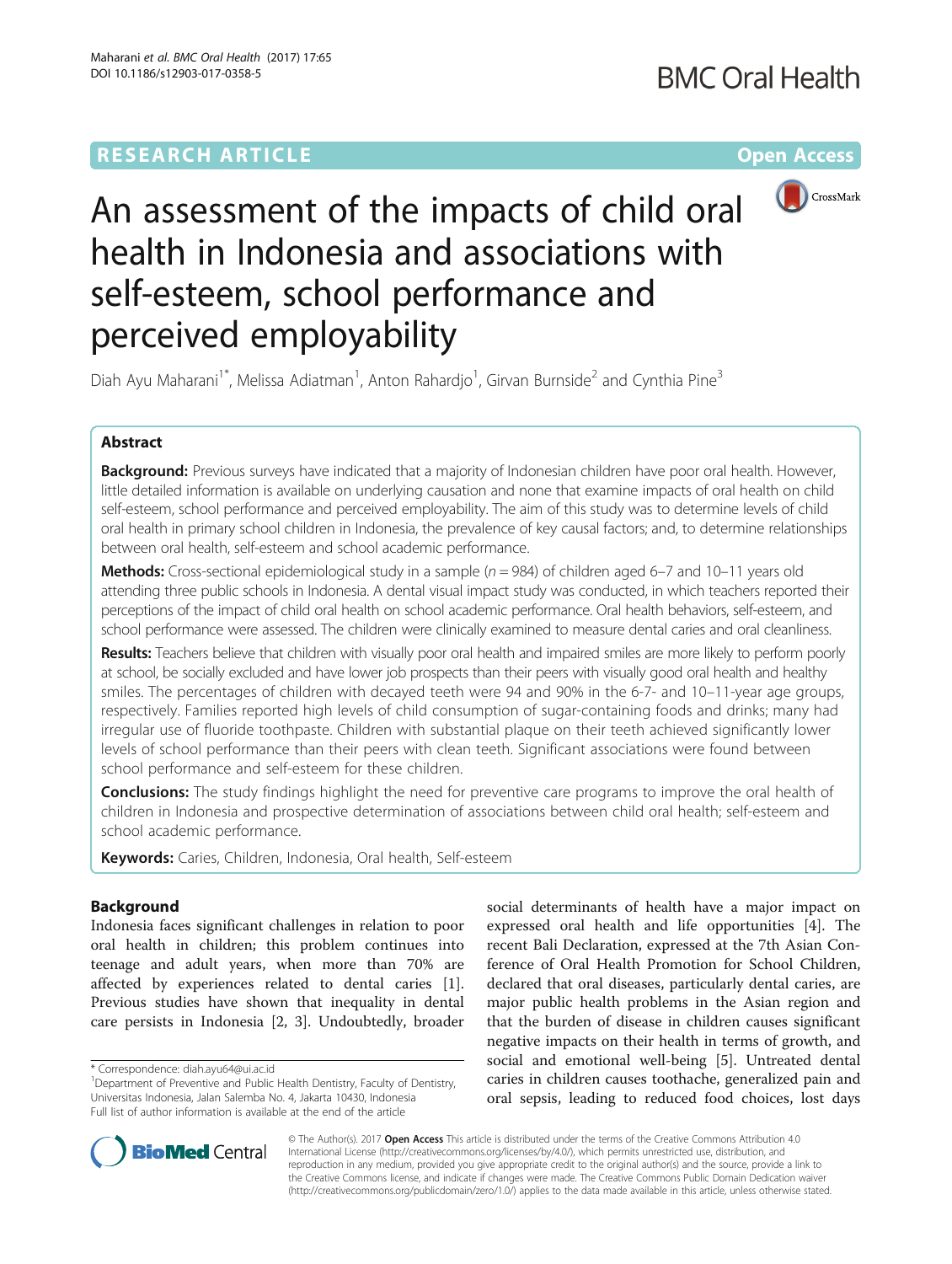from school for children and lost time from work for parents. In other countries, a clear association has been shown between poor dental health in children and school performance, affecting their future employment prospects [[6](#page-8-0), [7](#page-8-0)]. No such data have been available regarding Indonesia. The critical role played by the frequent consumption of sugared foods and drinks in caries development has been recognized. Dental experts need to work closely with other professionals to support families to decrease child caries prevalence by reducing sugar intake. Brushing teeth twice daily with fluoridecontaining toothpaste can adjust the oral balance towards re-mineralization [\[8](#page-8-0)].

Recent studies of the oral health of Indonesian children have provided data on caries prevalence and on tooth-brushing frequency [[9, 10](#page-8-0)]; however, little is known about the relationships between child oral health, oral health-related behaviors, child self-esteem, child school performance and oral health parameters. Studies in other countries indicate that poor oral health can lead to social exclusion and hinders future employment, thereby reducing a child's ability to succeed in life [\[6](#page-8-0)]. Whether the visual appearance of poor oral health has a similar impact in Indonesia is not known. Improving child oral health and cleanliness by reducing sugar consumption and regular tooth brushing with fluoride toothpaste might positively affect development, improving a child's likelihood of engaging in learning at school. In preparation for evaluating a school-to-home intervention to enhance the oral health of children, baseline measures were conducted to test the following hypotheses.

- (1)Teachers associate children's oral health and smile appearance with predicted school performance and job prospects.
- (2)Presence of dental caries in Indonesian children is associated with reported toothbrushing habits, reported sugar consumption, and observed oral cleanliness (plaque and gingivitis).
- (3)Primary school children's school performance is associated with the following variables; reported tooth brushing habits, observed oral cleanliness (plaque), dental caries experience, school absentee rate, and children's self-esteem.
- (4)Dental caries experience and their sequelae e.g. toothache are associated with primary school children's self-esteem

### Methods

#### Ethics committee and study approvals

The study protocol was considered and approved by the Ethics Committee of the Faculty of Dentistry, Universitas Indonesia (reference number 91/XI/13). Other approvals were obtained from the Department of Health and Head Teachers of the selected schools.

#### Population

The population for this study included children attending three public elementary schools (Jatibening IV, Kayuringin XIII and Kayuringin XXIII) in Bekasi, a city in West Java, on the eastern border of Jakarta, the capital city of Indonesia. Bekasi is one of the Indonesia's most populated suburbs and serves as a commuter city for Jakarta; although it has notable trade, business and processing industries, substantial urban areas surround the city. These three schools are typical of the Indonesian public elementary school system in terms of size, infrastructure and systems, receiving full support and provisions from the Government. All three schools are similar in terms of location and socio-demographics and are attended only by children aged 6–12 years. The sociodemographic profile of the children attending these schools and their families are similar, representing the second lowest socio-economic quintile of the Indonesian population. The schools were chosen in partnership with the Education Department as being representative of public schools in the area and willingly took part in the study.

#### Sample

All parents with children aged 6–7 years (grades 1 and 2) and those with children aged 10–11 years (grades 5 and 6) were invited to join the study and were provided with a participant information leaflet and a consent form. Purposive sampling was used to ensure that the samples were representative of the majority school children in Indonesia who are from the second lowest socio-economic quintile. Sampling involves the selection of a number of study units from a defined study population [\[11\]](#page-8-0). Unfortunately, few research articles on dental health in Indonesia have been published [[2\]](#page-8-0). Therefore, many of the parameters to be explored within this population were unknown, thus limiting the ability to undertake an accurate formal sample size calculation. In these circumstances WHO Oral Health Surveys Basic Survey Methods (WHO, 2013) [[12\]](#page-8-0) advises a sample size of 25–50 children per age group. Parameters in addition to oral health were to be assessed, therefore, to obtain sufficient data for comparison and hypothesis testing, a sample size of at least 400 children aged 6–7 years and 400 children aged 10–11 years was estimated [\[13](#page-8-0)]. The samples were to be selected from a minimum of twenty classes (clusters). This sampling methodology was approved by the Ethical Committee. All children in the two age groups in all three schools were included in the sampling frame. The inclusion criteria were children for whom a parent or guardian had given consent to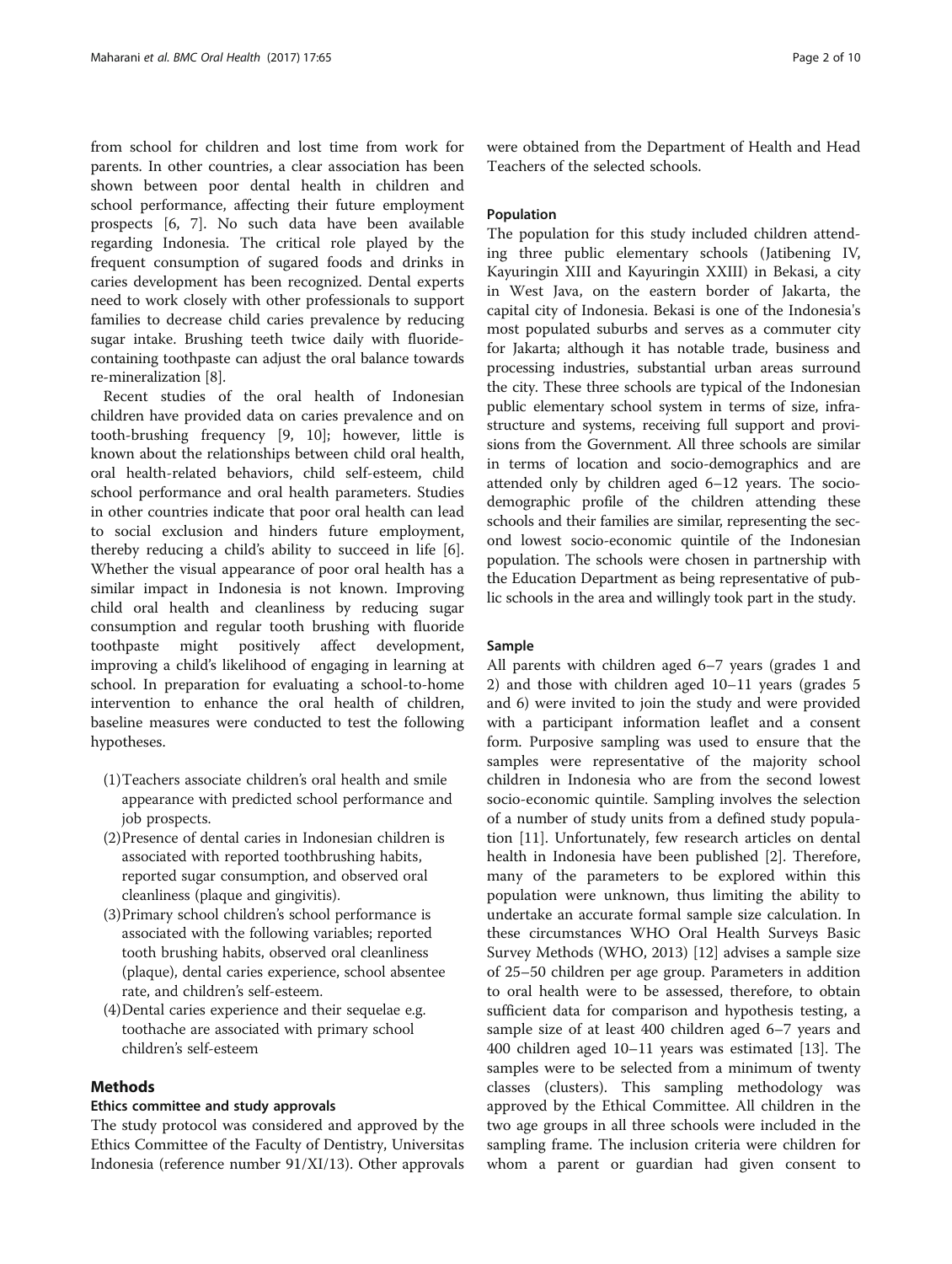participate in the study and agreed to complete the questionnaires.

### Dental visual impact study: Teachers' assessment of the impact of child oral health on school performance

A Teachers' Workshop was conducted by a local dental expert from the University of Indonesia (AR). The teachers are Government Employee who live in Bekasi city and represent the middle class of the population. Teachers viewed a short series of slides showing children's smiles. After viewing each slide, each teacher was asked to complete a form (see Additional file [1](#page-8-0)). This gave their judgments of the child's likely health status, school performance and employment prospects. Each slide was standardized by showing only the smile of the child (not the rest of their appearance), thus excluding the possibility that the teachers might be influenced by other factors e.g., general attractiveness and other facial features. Moreover, the slides did not show any "ugly duckling stage" of the mixed dentition phase. The slides showed either healthy smiles (teeth without visible decay) or impaired smiles caused by decayed upper primary teeth only. Children represented the same broad ethnic population as the teachers (Indonesian family backgrounds); thus, lip shapes and skin color were familiar. No information was provided regarding the child's academic record or their health. The children were all of primary school age, approximately 6 to 11 years and they were not pupils in the schools where the teachers were employed. All teachers in the selected schools were invited to a workshop, and the dental visual impact study was part of the workshop. This explorative study sought to assess teachers' perceptions of the impact of children's oral health, as judged by their smile appearance, on children's predicted school performance and job prospects. Therefore, the dental visual impact study was a pilot study, with a convenience sample size of 30 participants. For descriptive studies, this sample size was large enough to reflect important variations in the study population, but small enough to facilitate the study [[14](#page-8-0)]. Face and content validity were assessed through panel discussions between experts (academics and clinicians working in the field), as well as through a small scale pilot study of a sample drawn from the target population. These procedures explored the comprehensiveness, relevance and understanding of the content of the dental visual impact study form [\[15](#page-8-0)].

## Measures of oral health behavior, self-esteem, and child's school performance

Children aged 6–7 years and 10–11 years were asked to complete a specially developed simple measure describing their hygiene habits both general (hand and face washing) and oral (such as tooth brushing) as a self-

report of their daily hygiene routines (see Additional file [2\)](#page-8-0). This questionnaire had been previously developed and piloted in children in a multi-cultural community in the UK (Pine, personal communication, 2016). The simple questionnaire was found to be easily understood and completed by children in the schools in Indonesia. Children aged 10–11 years were asked to complete a self-esteem measure, (see Additional file [3\)](#page-8-0) including sub-scales of peer and school connectedness [\[16, 17\]](#page-8-0).

Parents were asked to complete the oral health behaviors questionnaire (see Additional file [4\)](#page-8-0), which was developed as part of an international study of childhood caries [\[18](#page-8-0)]. The questionnaire was developed within an international consortium to analyze familial and cultural perceptions and beliefs of oral hygiene and dietary practices. The oral health behaviors questionnaire was developed with parents from a wide range of countries, of diverse ethnic groups, from deprived and nondeprived backgrounds and for those with children who had experienced caries and those who had not [\[18](#page-8-0)]. This questionnaire reports on child and parental oral health behaviors, including dental attendance and children's experience of toothache. It measures parental selfefficacy in relation to child tooth brushing and the control of child dietary sugar; and, oral health-related beliefs and attitudes. The questionnaire was developed in English. Translation into the Indonesian language was conducted by a native speaker, pre-tested and then back translated by another native speaker to ensure comparability to the original form. The school performance of the children was measured objectively based on the results of recent tests in mathematics [[19](#page-8-0)] (range of scores 0–100), from which the following categories were defined: Underachieving (0–54), Fair (55–64), Good (65–79), and Excellent (80–100).

#### Clinical examinations

All children for whom parental consent had been obtained and who were present in school received a clinical examination of their oral health by one of two clinical examiners who were trained and experienced in standardized clinical survey measurements. The criteria used for the diagnosis of dental caries are those described by the World Health Organization [\[12\]](#page-8-0); very early enamel-only caries is not scored; however, caries that included an unmistakable cavity, undermined enamel, or detectably softened floors or walls was scored. Child oral cleanliness was measured by plaque assessments at dental examinations using a dental probe [[20](#page-8-0), [21\]](#page-8-0). For all children, the buccal surfaces of index teeth were examined. Index teeth for those aged 10–11 years were all first permanent molars and the upper left and lower right lateral incisors. For children aged 6–7 years, index teeth were upper and lower incisors and upper right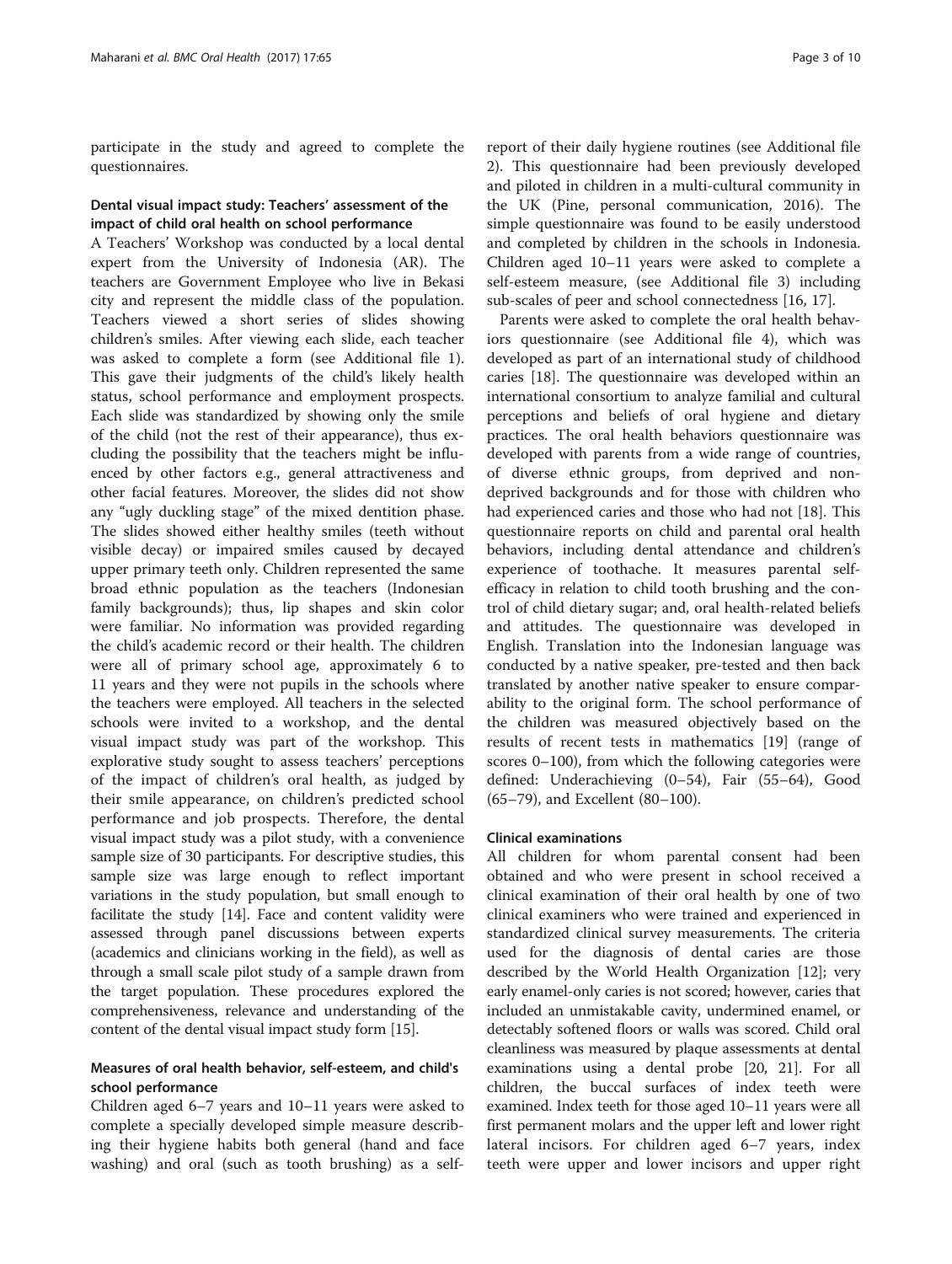molars and lower left molars. This measure was categorized into no visible plaque deposits, substantial plaque visible, and abundant bleeding on gentle probing.

#### Statistical analysis

Descriptive statistics were conducted to analyze the visual impact study, demographic profile of the children and families, child oral health, and parental report of child oral health-related behaviors. The chi square test and ANOVA was employed for categorical variables and comparisons of variables related to oral health respectively (significance level:  $p < 0.05$ ).

#### Results

#### Sample

The study included 984 children, of whom 539 were aged 6–7 years and 445 were aged 10–11 years. The children were equally distributed between boys and girls, as shown in Table [1](#page-4-0). All (100%) families invited to take part in the study agreed to do so. Mothers' educational level and parents' self-reports on oral health and related behavior are also described in Table [1](#page-4-0). Thirty teachers in the three schools participated in the dental visual impact study.

#### Dental visual impact study

The dental visual impact study measured teachers' perception, of whether a child was healthy and their likely future school performance and employment prospects based on slides of individual children smiling showing their teeth. Of the 30 teachers who participated in the dental visual impact study, 29 (97%) of those viewing a slide showing a child's smile with caries-free teeth judged that the child was healthy, and 26 (87%) of those viewing a slide showing a child's smile with decayed upper primary teeth judged that the child was unhealthy. A child with a healthy smile was judged by 21 (70%) of teachers to be more likely to do well academically; the opposite was the case for a child showing teeth that were decayed, with 20 (67%) of teachers judging such a child as less likely to do well academically in the future. Similarly, 21 (70%) of teachers judged a child presenting a healthy, caries-free smile to be more likely to have good employment prospects; only 5 (17%) of teachers judged a child with their front teeth affected by tooth decay to be more likely to have good employment prospects. In fact, a child exhibiting poor oral health was judged by 12 (40%) of teachers to be less likely to have good employment prospects; 8 (27%) of teachers were uncertain regarding the future employment prospects of a child with an unhealthy smile; but only 10% of teachers were uncertain regarding the future employment prospects of a child with a healthy dental appearance.

# Parent and child-completed questionnaires and dental examinations of children

Data from dental examinations was available for 482 (89%) of the children aged 6–7 years and for 400 (90%) of the children aged 10–11 years. The remaining children were absent from school on the day of the clinical examinations. Not all parents completed the questionnaires; for example, in relation to children's tooth brushing habits, data were available for 331 (61%) of the children aged 6–7 years and 307 (69%) of the children aged 10–11 years. Most (89%) of the children aged 10–11 years were able to complete the child self-esteem measure, and 85 and 86% completed the peer and school connectedness measures, respectively.

# Clinical measures: dental caries experience and oral cleanliness

The children had experienced very high levels of dental caries (94% of the children aged 6–7 years and 90% of children aged 10–11 years) (Table [1](#page-4-0)). Not only was the prevalence of caries experience high with over 90% of the children aged 6–7 years having decayed teeth, but also the severity of their caries experience was considerable; in more than 80% of these children, 4 or more teeth were affected (Fig. [1](#page-5-0)). The impact of this level of untreated caries was high; 50% of the parents in both age groups reported that their child had experienced toothache in the previous 12 months. Substantial plaque was recorded on 49% of children aged 6–7 years, and 39% of those aged 10–11 years.

#### Parental reporting of their children's oral care habits

Tooth brushing was a commonly reported habit; only 10 parents reported that their children did not brush. The most common reported frequency was twice daily (78% of children aged 6–7 years and 75% of 10–11 years). However, the reported frequency of brushing was not consistent with the clinical examination of the plaque present on the children's teeth. In 49% of children aged 6–7 years and in 38% of children aged 10–11 years, substantial amounts of visible plaque were present on at least one tooth surface. This indicates that, either brushing frequency was overestimated by the parents or, that tooth brushing was ineffectively performed by many of the children.

#### Parental reporting on their child's toothache experience

As noted, caries was very common in both age groups; 94% of children aged 6–7 years presented at least one decayed primary tooth, and 82% of children aged 10– 11 years presented at least one decayed permanent tooth. Half of all children in both age groups were reported by their parents as having experienced toothache during the previous 12 months. Children experiencing toothache during the previous 12 months were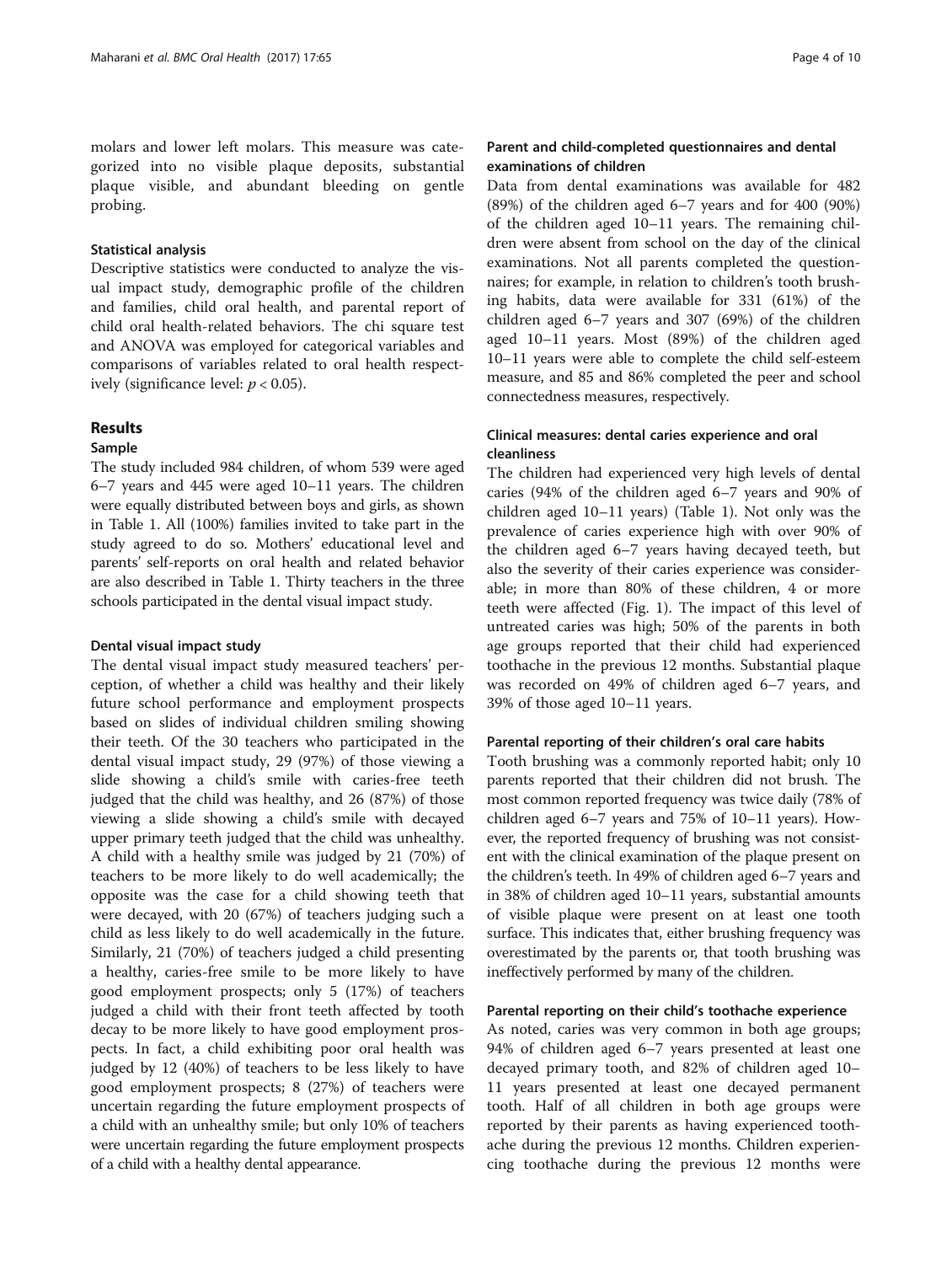<span id="page-4-0"></span>Table 1 Demographic profile of the children and families, child oral health, and parental report of child oral health-related behaviors

|                                                           | 6-7 years old | 10–11 years old |
|-----------------------------------------------------------|---------------|-----------------|
| Child gender                                              | $n = 539$     | $n = 445$       |
| Male                                                      | 245 (46%)     | 188 (42%)       |
| Female                                                    | 255 (47%)     | 201 (45%)       |
| Missing gender data (no<br>parent questionnaire)          | 39 (7%)       | 56 (13%)        |
| Decayed teeth                                             |               |                 |
| Mean number of decayed<br>primary teeth (SD)              | 7.8(4.4)      | 1.4(2.0)        |
| Mean number of decayed<br>permanent teeth (SD)            | 0.8(1.2)      | 2.7(2.4)        |
| Percentage of children with no<br>decayed teeth           |               |                 |
| % $dt = 0$                                                | 31 (6.4%)     | 207 (51.8%)     |
| % $DT = 0$                                                | 301 (62.5%)   | 73 (18.3%)      |
| % dt and % $DT = 0$                                       | 29 (6.0%)     | 41 (10.3%)      |
| Child oral cleanliness                                    |               |                 |
| Substantial plaque visible                                | 238 (49.4%)   | 153 (38.3%)     |
| Abundant bleeding on<br>gentle probing                    | 63 (13.1%)    | 68 (17.0%)      |
| Missing data                                              | 57 (10.6%)    | 45 (10.1%)      |
| Mothers' education level                                  |               |                 |
| Primary education                                         | 107 (20%)     | 68 (15%)        |
| Secondary education                                       | 217 (40%)     | 152 (34%)       |
| Higher education                                          | 95 (18%)      | 68 (15%)        |
| Missing data                                              | 120 (22%)     | 157 (35%)       |
| Parent report of their own<br>tooth-brushing behavior     |               |                 |
| Less than twice daily                                     | 77 (24%)      | 49 (22%)        |
| Twice daily or more                                       | 187 (59%)     | 126 (56%)       |
| Missing data                                              | 53 (17%)      | 51 (23%)        |
| Parent report of their child's<br>tooth-brushing behavior |               |                 |
| Never                                                     | 7(1.6%)       | $3(1.0\%)$      |
| Not every day/every<br>other day                          | 20 (4.6%)     | 13 (4.2%)       |
| Once a day                                                | 23 (5.3%)     | 16 (5.2%)       |
| Twice a day                                               | 338 (77.7%)   | 230 (74.9%)     |
| Three times a day                                         | 47 (10.8%)    | 45 (14.7%)      |
| Missing data                                              | 104 (19.3%)   | 138 (31.0%)     |
| Parent report of their child's<br>sweet-eating frequency  |               |                 |
| Every day                                                 | 90 (21.1%)    | 42 (14.1%)      |
| Most days                                                 | 102 (23.9%)   | 60 (20.1%)      |
| Once a week/occasionally                                  | 234 (43.4%)   | 195 (43.8%)     |
| Never                                                     | $1(0.2\%)$    | 2(0.7%)         |
| Missing data                                              | 112 (20.1%)   | 146 (32.8%)     |

| <b>Table 1</b> Demographic profile of the children and families, child  |
|-------------------------------------------------------------------------|
| oral health, and parental report of child oral health-related behaviors |
| (Continued)                                                             |

| Parent report describing how<br>they sweeten their child's drinks |             |             |  |  |  |
|-------------------------------------------------------------------|-------------|-------------|--|--|--|
| Sweeten with sugar                                                | 187 (44.2%) | 149 (51.0%) |  |  |  |
| Sweeten with honey                                                | 66 (15.6%)  | 28 (9.6%)   |  |  |  |
| Sweeten with condensed milk                                       | 62 (14.7%)  | 39 (13.4%)  |  |  |  |
| Never sweeten drinks                                              | 115 (27.2%) | 77 (26.4%)  |  |  |  |
| Missing data                                                      | 116 (21.5%) | 153 (34.4%) |  |  |  |
| Parent report of what drinks<br>are sweetened                     |             |             |  |  |  |
| Sweeten milk                                                      | 131 (31.0%) | 70 (24.1%)  |  |  |  |
| Sweeten water                                                     | $9(2.1\%)$  | $6(2.1\%)$  |  |  |  |
| Sweeten tea                                                       | 260 (61.6%) | 196 (67.4%) |  |  |  |
| Missing data                                                      | 117 (21.7%) | 154 (34.6%) |  |  |  |

significantly more likely to have caries than their peers without toothache (Table [2\)](#page-5-0).

# Children's sugar consumption, child and parent toothbrushing behaviours and child oral cleanliness

The very high levels of dental caries found in the children studied here are likely to have occurred due to a combination of two key behaviors: very frequent sugar consumption and brushing with fluoride toothpaste less than twice a day. To obtain greater insight into these factors in this population, parents were asked about the nature and frequency of sugar intake by their children, the child's use of toothbrush and toothpaste, and the parents' own tooth-brushing behavior. Over 50% of children aged 6–7 years were reported by their parents to eat sugary foods between their meals, either every day (22%) or on most days (29%). Similar but lower levels (39%) were reported for children aged 10–11 years; sugary foods were consumed between meals either every day (14%) or on most days (25%). Soft drinks containing sugar were not the most common source of sweetened drinks consumed; two thirds of parents reported that their children drank soft drinks only occasionally (64% for children aged 6–7 years and 66% for children aged 10–11 years). Daily consumption of soft drinks containing sugar was reported to be relatively low at 9% for children aged 6–7 years and 3% for children aged 10–11 years. However, sugar was commonly added to sweeten drinks by 73% of parents of children aged 6–7 years and by 74% of parents of children aged 10–11 years. Among parents with children aged 6–7 years that sweetened drinks, 83% sweetened the drinks with sugar, 29% sweetened them with honey and 28% sweetened them with condensed milk. For children aged 10–11 years, the proportions were different; again, most parents sweetened the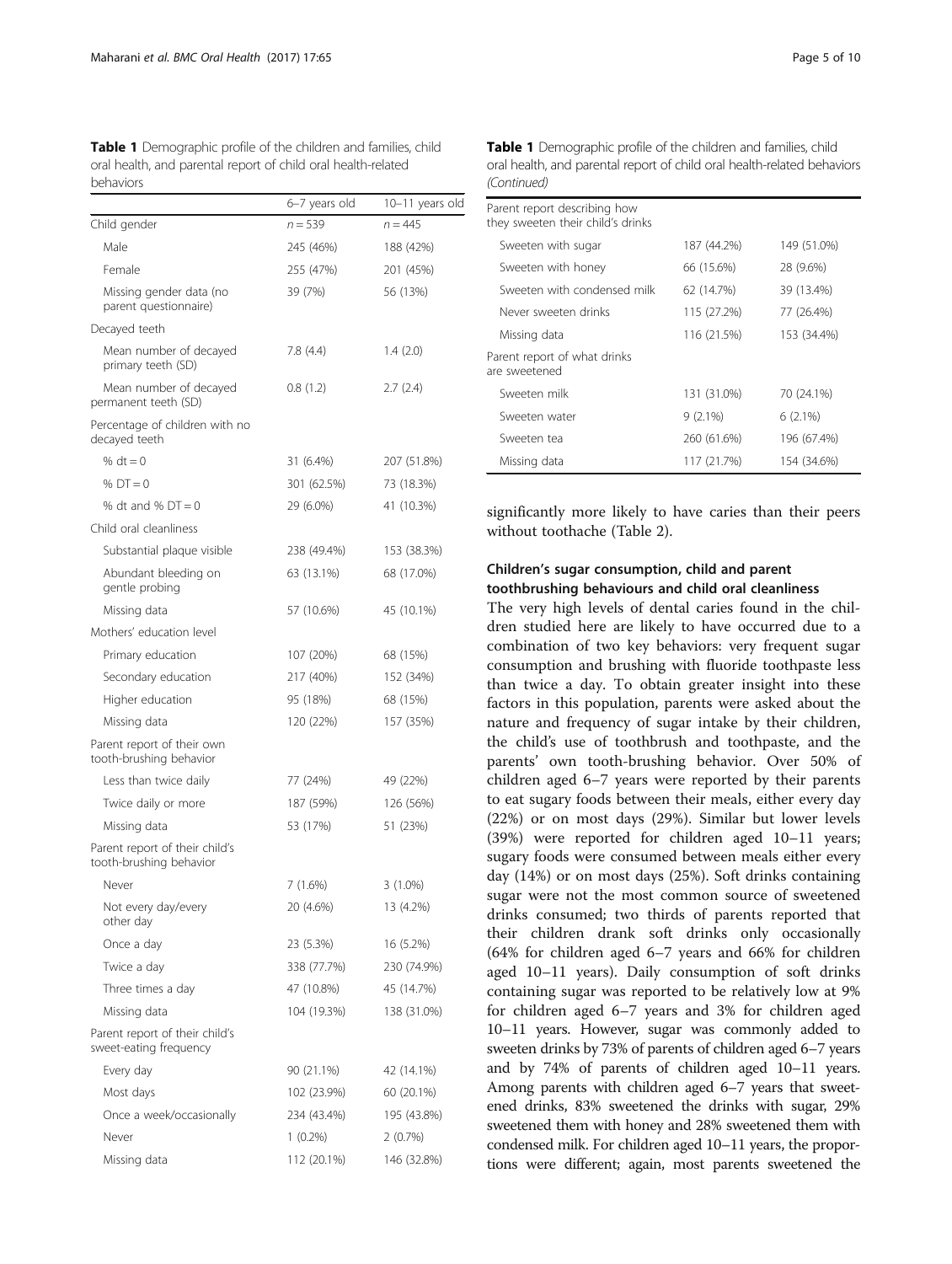<span id="page-5-0"></span>

drinks with sugar (69%), but fewer used honey (13%) or condensed milk (18%).

The types of drinks being sweetened was of considerable concern; 31% of parents of children aged 6–7 years sweetened milk, 62% sweetened tea, and 2% sweetened water. Similar figures were found for parents of children aged 10–11 years; 24% sweetened milk, 67% sweetened tea, and 2% sweetened water. From a health promotion perspective, this implies that drinks that are often recommended as "healthy" (such as milk, tea and water) will become cariogenic as sugar has been added.

Although use of added sugar was widespread, brushing teeth with toothbrush and toothpaste was reported as a very common occurrence; only 1.4% of parents of children in both age groups never used toothpaste, and over 99% used a toothbrush. Thus, this prevention method is established; the remaining challenge is to ensure that teeth are brushed twice daily and effectively. Given the levels of children exhibiting substantial plaque on their teeth, it is possible that the parents over-reported

their child's brushing frequency. To gain insight into this possibility, parents were asked about their own frequency of tooth brushing. Asking about specific tooth brushing times (before or after breakfast, at bedtime, etc.) may reduce the likelihood of parents giving the socially desirable answer of "twice daily". When the parent-reported data from the baseline questionnaires were analyzed in this way, approximately 1 in 3 (34%) parents reported brushing their own teeth only once a day.

#### Association between toothache and school performance

As noted above, dental caries and reported toothbrushing were found to be almost universal, and toothache during the previous 12 months was found to be an important reflection of the impact of caries experience. Children aged 10–11 years who had experienced toothache were found to have significantly lower school performance than their peers (Table [3](#page-6-0)). One in three children were found to have excellent school performance; however, 11% of children aged 6–7 years and 6%

|                                                        | No toothache reported during<br>the previous 12 months | Toothache reported during<br>the previous 12 months | $p$ -values    |  |
|--------------------------------------------------------|--------------------------------------------------------|-----------------------------------------------------|----------------|--|
| Decayed teeth (children aged<br>$6-7$ years)           |                                                        |                                                     |                |  |
| Yes $(n = 379)$                                        | 184 (48.6%)                                            | 195 (51.5%)                                         |                |  |
| No $(n = 24)$                                          | 21 (87.5%)                                             | 3(12.5%)                                            | $p < 0.001$ ** |  |
| Missing data ( $n = 136$ )                             |                                                        |                                                     |                |  |
| Decayed permanent teeth<br>(children aged 10-11 years) |                                                        |                                                     |                |  |
| Yes $(n = 240)$                                        | 113 (47.1%)                                            | 127 (52.9%)                                         |                |  |
| No $(n = 51)$                                          | 34 (66.7%)                                             | 17 (33.3%)                                          | $p = 0.011*$   |  |
| Missing data ( $n = 154$ )                             |                                                        |                                                     |                |  |
| $X_1, A \cap Y_2, A \cap Y_3$                          |                                                        |                                                     |                |  |

 $**p* < 0.05; ***p* < 0.005$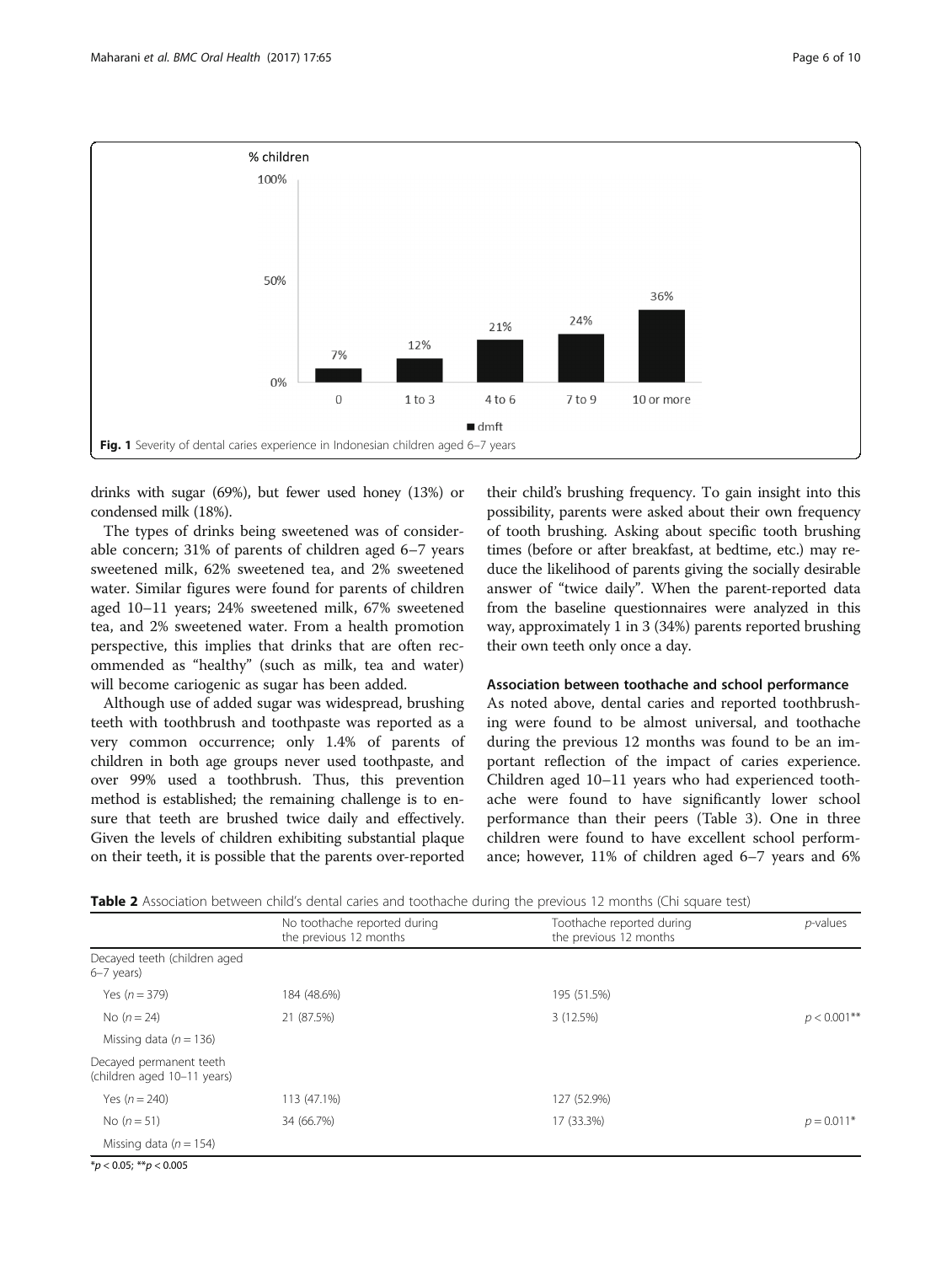|                                                                                 | Under-achieving | Fair       | Good        | Excellent   | p-values       |
|---------------------------------------------------------------------------------|-----------------|------------|-------------|-------------|----------------|
| Substantial plaque. Children<br>aged 6-7 years                                  |                 |            |             |             |                |
| Yes $(n = 233)$                                                                 | 23 (9.8%)       | 35 (15.0%) | 109 (46.8%) | 66 (28.3%)  | $p = 0.032*$   |
| No $(n = 244)$                                                                  | 24 (9.8%)       | 20 (8.2%)  | 106 (43.4%) | 94 (38.5%)  |                |
| Missing data ( $n = 62$ )                                                       |                 |            |             |             |                |
| Children aged 10-11 years                                                       |                 |            |             |             |                |
| Yes ( $n = 152$ )                                                               | 10 (6.6%)       | 22 (14.5%) | 82 (54.0%)  | 38 (25.0%)  | $p = 0.002$ ** |
| No $(n = 239)$                                                                  | 10 (4.2%)       | 18 (7.5%)  | 110 (46.0%) | 101 (42.3%) |                |
| Missing data ( $n = 54$ )                                                       |                 |            |             |             |                |
| Reported toothache during<br>the previous 12 months.<br>Children aged 6-7 years |                 |            |             |             |                |
| Yes $(n = 215)$                                                                 | 19 (8.8%)       | 34 (15.8%) | 97 (45.1%)  | 65 (30.2%)  | $p = 0.089$    |
| No $(n = 220)$                                                                  | 23 (10.5%)      | 18 (8.2%)  | 101 (45.9%) | 78 (35.5%)  |                |
| Missing data ( $n = 104$ )                                                      |                 |            |             |             |                |
| Children aged 10-11 years                                                       |                 |            |             |             |                |
| Yes ( $n = 155$ )                                                               | 4(2.6%)         | 18 (11.6%) | 90 (58.1%)  | 43 (27.4%)  | $p = 0.042*$   |
| No $(n = 154)$                                                                  | 7(4.6%)         | 14 (9.1%)  | 69 (44.8%)  | 64 (41.6%)  |                |
| Missing data ( $n = 136$ )                                                      |                 |            |             |             |                |

<span id="page-6-0"></span>Table 3 Association between child's oral cleanliness and school performance and between toothache during the previous 12 months and school performance (Chi square test)

 $**p* < 0.05; ***p* < 0.005$ 

of children aged 10–11 years underachieved, and 12% of children aged 6–7 years and 10% of children aged 10– 11 years exhibited only fair school performance.

# Association between oral cleanliness and school performance

The presence of substantial plaque on teeth results from infrequent or inadequate tooth brushing. The presence of substantial plaque was found to have a significant association with child's school performance at both age groups; 6–7 years and 10–11 years (Table 3).

#### Associations between self-esteem and oral health

Self-esteem was measured through self-reports by children aged 10–11 years using a validated measure. As might be expected, child's self-esteem was significantly associated with child's school performance, such that significantly more children that self-rated as having higher levels of self-esteem had good or excellent school performance. However, no significant associations were found between child's self-esteem and toothache or caries experience.

# **Discussion**

Dental caries was found to occur at very high levels in children attending public schools in Indonesia. This was found to be associated with high sugar consumption and inadequate tooth brushing, which together cause

substantial dental plaque. Preventive programs should advise sugar restriction [\[22](#page-8-0)] and brushing of the teeth with fluoride toothpaste twice daily. Dental diseases are prevalent globally and, despite great improvement in their prevention and treatment, issues such as pain, anxiety, functional limitations (including poor school performance) and social handicaps (due to tooth loss) remain. The treatment of dental disease is expensive, consuming 5–10% of health care budgets in industrialized countries, and, if the same treatment approaches were used, could consume the entire financial resources available for health care in most low-income countries. Therefore, taking a preventive approach to enhance health provides an economically sound argument. For both adults and children, the World Health Organization recommends limiting sugar intake to less than 10% of total energy intake [[22\]](#page-8-0). A small reduction in the risk of dental caries in childhood is of significance in later life [[23](#page-8-0)]. School settings provide an ideal opportunity to reinforce prevention routines and, where these routines have not yet been established at home, schools represent an excellent opportunity to support children and families to establish the routine of twice daily tooth brushing [[24](#page-8-0)]. Although the schools studied here are typical of the Indonesian public elementary system, they are not necessarily representative nationally. This study is crosssectional, and the conclusions that can be drawn relate only to associations between the studied factors.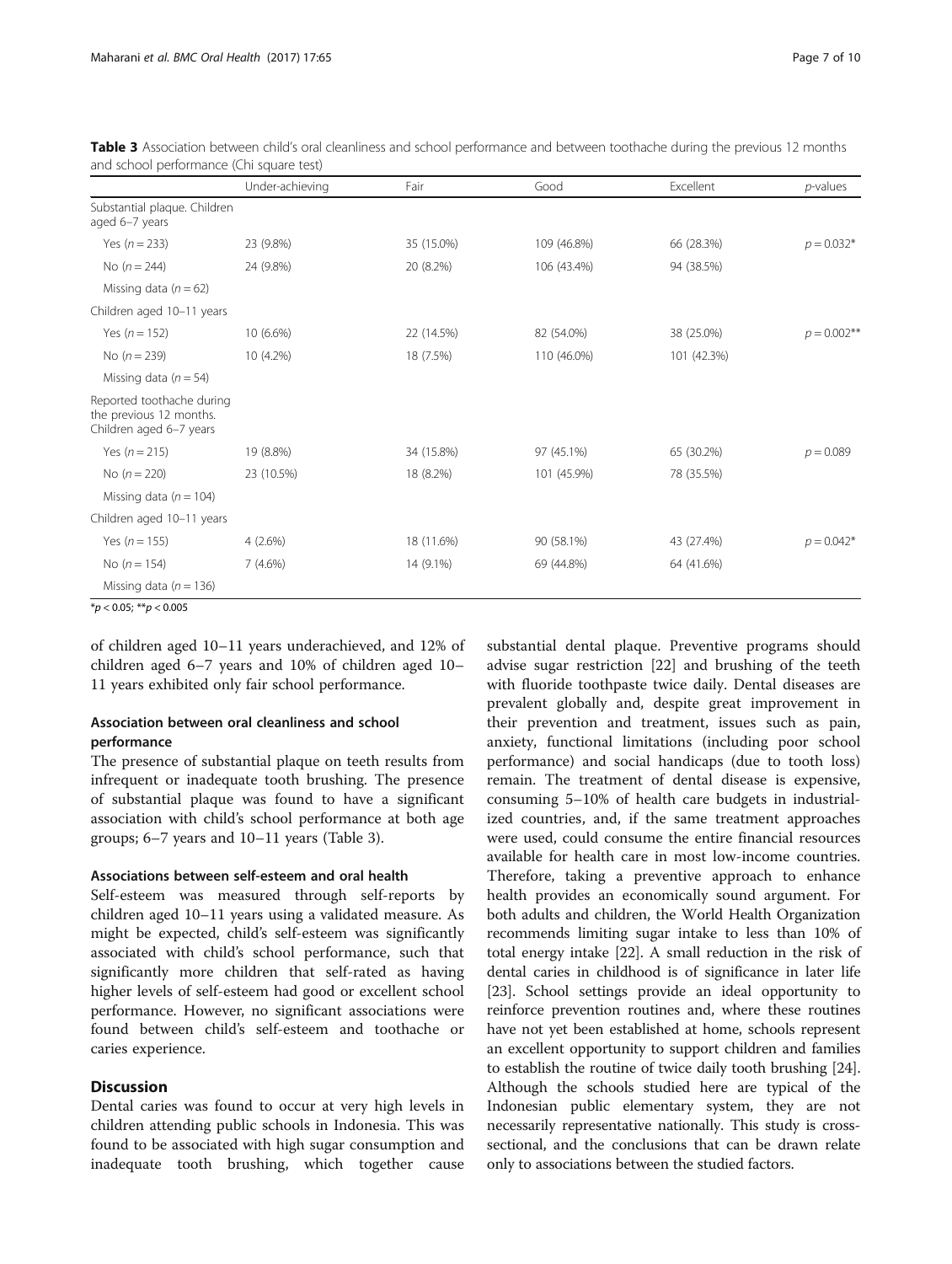Based on the results of the dental visual impact assessments, teachers were clearly able to identify a child as having decayed teeth based on their smile, and the vast majority viewed that child as unhealthy. Most of the teachers judged that a dentally unhealthy appearance (e.g., decayed front teeth), even in children, could adversely impact their future employment prospects. Caries can affect child health in a variety of ways, including toothache, which is associated with lower school performance. Although the reason for absence was not specified in the school records, given the high occurrence of caries experience and associated morbidity, it is likely some days were lost due to the impact of poor oral health [\[6](#page-8-0), [7\]](#page-8-0). Caries in permanent incisors can markedly affect smile and self-image. Moreover, parents' own self-esteem can significantly affect their child's selfesteem during life transitions [\[25\]](#page-8-0). The critical role of parents and teachers in influencing change is key to enhancing the tooth brushing behaviors of children aged 6–7 years and 10–11 years. These two age groups were selected because they represent important life transitions; at 6–7 years, the first permanent molars are erupting; if these teeth can be prevented from developing dental caries, lifelong benefits can ensue. From a child-development perspective, anterior deciduous teeth begin to shed at this age, and self-awareness emerges. At 10–11 years, children are completing their primary education and stand on the threshold of the transition to senior school, a time of considerable personal challenge and self-identity within a new environment [[26\]](#page-8-0).

The dental visual impact study results showed that children with good oral health were perceived by teachers to be more likely to have good employment prospects. Visual screening performed by teachers in detection of dental caries has been shown to correlate with clinical dental examination [\[27](#page-9-0)]. Previous findings show that caries in the primary dentition are predictive of caries in permanent teeth [\[28\]](#page-9-0). Socio economic status (SES), as measured by educational attainment and employment type is associated with oral health of young adults and over the life course. The health selection hypothesis proposes that childhood health is linked to adult SES and SES gradients in adult health through potential health selection and social causation effects [[29\]](#page-9-0). In short, this cross-sectional study does not verify a cause-and-effect relationship between poor oral health, poor school performance, and perceived employment prospects. The study demonstrates an association which can be investigated further to determine whether improving children's oral health improves their school performance and perceived future employment prospects.

This study was conducted in Indonesia, to explore child oral health and to assess the impact of child oral health on self- esteem, school performance and perceived employability. The cross- sectional study design limits analysis to associations between variables but provides an important starting point for a longitudinal cohort study. Most of the variables, except oral health status measured by clinical examination, were through questionnaires and self-reported measures, introducing the possibility of information bias, and bias due to social desirability. Any study attempting to measure reported behavior and attitudes must consider the extent to which socially acceptable answers could impact on the interpretation of the results [\[18](#page-8-0)]. The visual dental impact measure could also have been influenced by the teachers' own perceptions. Although not a nationally representative sample, the population selected typically represents Indonesian public elementary schools. The study is limited to examining associations only, due to the cross-sectional study design and a future prospective cohort study could explore causation. Overall the research is the first of its kind in Indonesia and throws light on the patterns of sugar consumption and its effect on oral health and future life prospects. It also highlights the need to take necessary preventive measures to address these issues.

Important oral health and related behavioral data are provided for the first time for children in disadvantaged communities in Indonesia. Longer follow-up times and additional studies are warranted to determine the impact of enhancing oral health on children's academic performance in school. Understanding how individual behaviors within the family, community and broader society can affect health is critical for enhancing prevention [\[30](#page-9-0), [31](#page-9-0)]. Repairing the damage caused by dental caries is difficult and costly; therefore, the vast majority of children's caries remains untreated in Indonesia [\[32](#page-9-0)]. As secondary prevention and curative care are inefficient and expensive, the primary prevention of dental caries remains a key objective for Indonesia.

#### Conclusion

Dental caries is common among Indonesian children due to the frequent use of added sugar and inadequate tooth brushing with fluoride toothpaste. Caries has a wide variety of impacts on child health, including toothache which is associated with lower self-esteem and poorer school performance. Preventive programs should advise sugar restriction, particularly addressing the practice of adding sugar to milk and water. As tooth brushing with toothpaste is an established social norm that has the potential to improve oral health in Indonesia, school programs that increase tooth-brushing frequency with fluoride toothpaste to twice daily can also be recommended.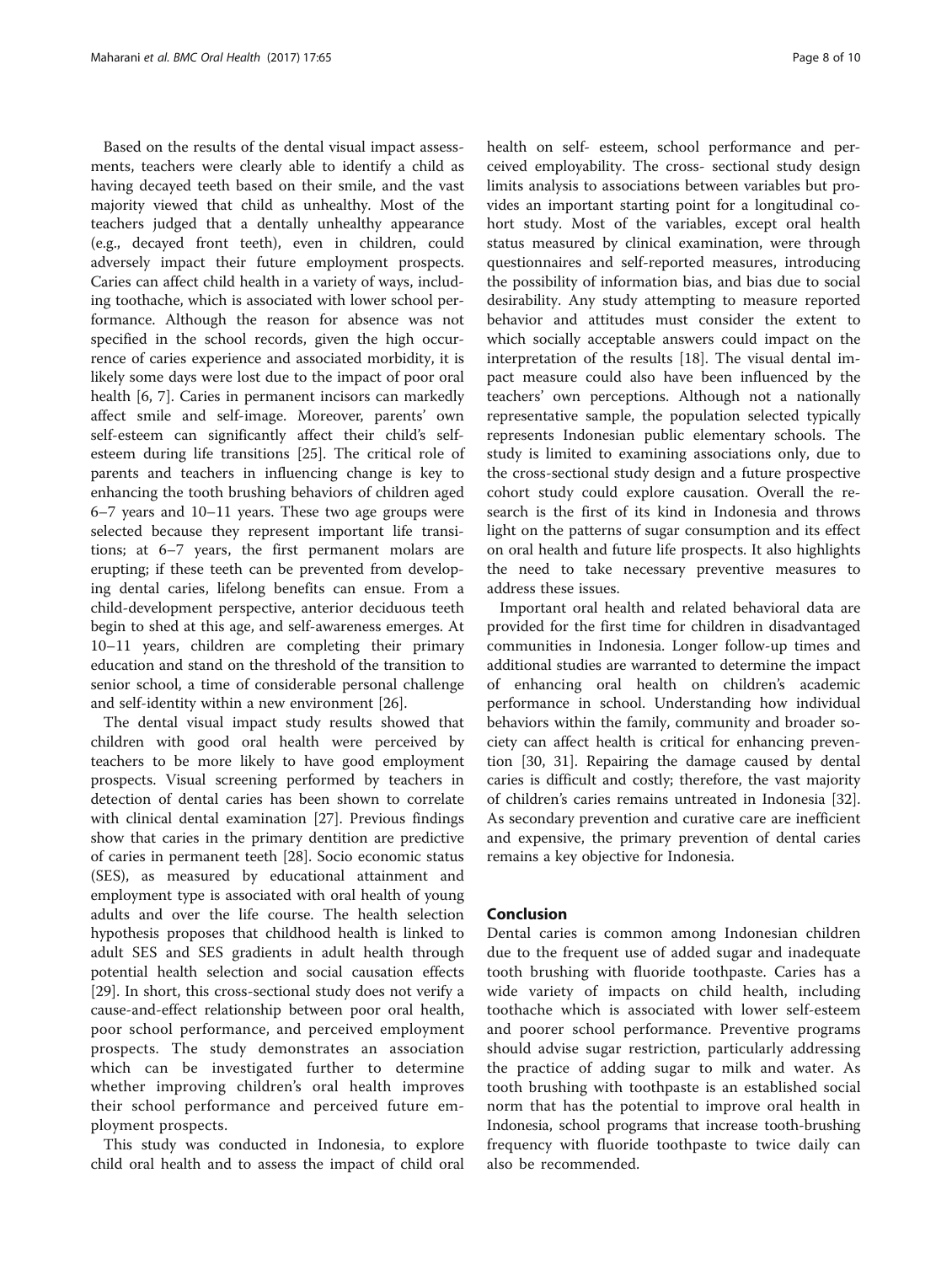# <span id="page-8-0"></span>Additional files

[Additional file 1:](dx.doi.org/10.1186/s12903-017-0358-5) Appendix 1. The dental visual impact study form. (PDF 219 kb)

[Additional file 2:](dx.doi.org/10.1186/s12903-017-0358-5) Appendix 2. The Child reported brushing measure. (PDF 196 kb)

[Additional file 3:](dx.doi.org/10.1186/s12903-017-0358-5) Appendix 3. The child self esteem measure. (PDF 281 kb)

[Additional file 4:](dx.doi.org/10.1186/s12903-017-0358-5) Appendix 4. The oral health behaviors questionnaire to parents. (PDF 403 kb)

#### Acknowledgements

We thank Putu ADS Ustriyana and Nisallina Apridini for their support of the fieldwork and thank Arathi Rao, Ratu M Afifah (Unilever), and the Oral Epidemiology and Clinical Studies in Dentistry Research Cluster Faculty of Dentistry Universitas Indonesia for supporting this study. The authors are also grateful to the children and families who participated in this study and to the teachers in the three schools who took part in the Visual Impact study and supported and facilitated this study.

#### Funding

Unilever financially supported this project.

#### Availability of data and materials

The raw data is available from the authors to any author who wishes to collaborate with us.

#### Authors' contributions

DAM organized and performed the dental examination, translated all the study documentation, coordinated and supervised the data entry, managed the study logistics, and finalized the manuscript. MA dealt with local bureaucracy and obtained study permits from local officers/staff. AR acted as a liaison to obtain ethical clearance and organized and conducted the teachers' workshop. GB performed the statistical analyses and edited the manuscript. CP designed the study, wrote the study protocol, developed the materials, developed some of the measures used, drafted and edited the manuscript. All authors read and approved the final manuscript.

#### Authors' information

Not applicable.

#### Competing interests

Professor Pine undertook aspects of this work in her capacity as the Managing Director of Kippax Design, Ltd.

#### Consent for publication

Not applicable.

#### Ethics approval and consent to participate

The study was approved by the Faculty of Dentistry, Universitas Indonesia Institutional Review Board (91/XI/13) and each subject gave informed consent.

#### Publisher's Note

Springer Nature remains neutral with regard to jurisdictional claims in published maps and institutional affiliations.

#### Author details

<sup>1</sup>Department of Preventive and Public Health Dentistry, Faculty of Dentistry, Universitas Indonesia, Jalan Salemba No. 4, Jakarta 10430, Indonesia. <sup>2</sup>Department of Biostatistics, University of Liverpool, Liverpool, England, UK <sup>3</sup> Dental Public Health, Barts and The London Institute of Dentistry, Queen Mary University of London, Whitechapel, London, England, UK.

#### Received: 16 April 2016 Accepted: 3 March 2017 Published online: 21 March 2017

#### References

- 1. Maharani DA. Inequity in dental care utilization in the Indonesian population with a self-assessed need for dental treatment. Tohoku J Exp Med. 2009;218(3):229–39.
- 2. Maharani DA, Rahardjo A. Is the utilisation of dental care based on need or socioeconomic status? A study of dental care in Indonesia from 1999 to 2009. Int Dent J. 2012;63(2):90–4.
- 3. Maharani DA. Perceived need for and utilization of dental care in Indonesia in 2006 and 2007: a secondary analysis. J Oral Sci. 2009;218(3):229–39.
- 4. Marmot M. Social determinants of health inequalities. Lancet. 2005; 365(9464):1099–104.
- 5. Bali Declaration (2013) Good Oral Health as Investment in Children's Future The 7th Asian Conference of Oral Health Promotion for School Children (ACOHPSC), September 12–14, 2013, Bali, Indonesia
- 6. Blumenshine SL, Vann Jr WF, Gizlice Z, Lee JY. Children's school performance: impact of general and oral health. J Public Health Dent. 2008;68(2):82–7.
- 7. Jackson SL, Vann WF, Kotch JB, Pahel BT, Lee JY. Impact of poor oral health on children's school attendance and performance. Am J Public Health. 2011;101(10):1900–6.
- 8. Featherstone JD. The caries balance: the basis for caries management by risk assessment. Oral Health Prev Dent. 2004;2 Suppl 1:259–64.
- 9. Maharani DA, Rahardjo A. Mothers' dental health behaviors and motherchild's dental caries experiences: study of a suburb area in Indonesia. Makara J Health Res. 2012;16(2):72–6.
- 10. Rahardjo A, Maharani DA, Kiswanjaya B, Idrus E, Nicholson J, Cunningham P, Schäfer F. Measurement of tooth brushing frequency, time of Day and duration of adults and children in Jakarta, Indonesia. J Dent Indonesia. 2014;21(3):87–90.
- 11. Lemeshow S, Hosmer Jr DW, Klar J, Lwanga SK. Adequacy of Sample Size in Health Studies. England: John Wiley & Sons; 1990
- 12. Petersen PE, Baez R. Oral health surveys: basic methods 5th ed. France: World Health Organization; 2013.
- 13. Charter RA. Sample size requirements for precise estimates of reliability, generalizability, and validity coefficient. J Clin Exp Neuropsychol. 1999;21(4):559–66.
- 14. Hordon A, Hodgkin C, Fresle D. How to investigate the use of medicines by consumers. Switzerland: World Health Organization and University of Amsterdam; 2004
- 15. Keszeia AP, Novaka M, Streinerc DL. Introduction to health measurement scales. J Psychosom Res. 2010;68:319–23.
- 16. Kelley RM, Denny G, Young M. Abbreviated hare self-esteem scale: internal consistency and factor analysis. Am J Health Studies. 1997;13(4):180–6.
- 17. King KA, Vidourek RA, Davis B, McClellan W. Increasing self-esteem and school connectedness through a multidimensional mentoring program. J Sch Health. 2002;72(7):294–9.
- 18. Adair PM, et al. Familial and cultural perceptions and beliefs of oral hygiene and dietary practices among ethnically and socio-economically diverse groups. Community Dent Health. 2004;21(1 Suppl):102–11.
- 19. Muirhead VE, Locker D. School performance indicators as proxy measures of school dental treatment needs: a feasibility study. J Public Health Dent. 2006;66(4):269–72.
- 20. Silness J, Löe H. Periodontal disease in pregnancy, part II. Correlation between oral hygiene and periodontal condition. Acta Odontol Scand. 1964;22:121–35.
- 21. Löe H, Silness J. Periodontal disease in pregnancy part I, Prevalence and severity. Acta Odontol Scand. 1963;21:533–51.
- 22. Moynihan PJ, Kelly SA. Effect on caries of restricting sugars intake: systematic review to inform WHO guidelines. J Dent Res. 2014;93(1):8–18.
- 23. Guideline: Sugar intake for adults and children. Geneva: World Health Organization; 2015.
- 24. Kwan SYL, Petersen PE, Pine CM, Borutta A. Health-promoting schools: an opportunity for oral health promotion. Bull World Health Organ. 2005;83(9):677–85.
- 25. Ryan RM, Stiller JD, Lynch JH. Representations of relationships to teachers, parents and friends as predictors of academic motivation and self esteem. J Early Adolesc. 1994;14(2):226–49.
- 26. Wigfield A, Eccles JS. Children's competence beliefs, achievement values, and general self-esteem: change across elementary and middle school. J Early Adolesc. 1994;14(2):107–38.